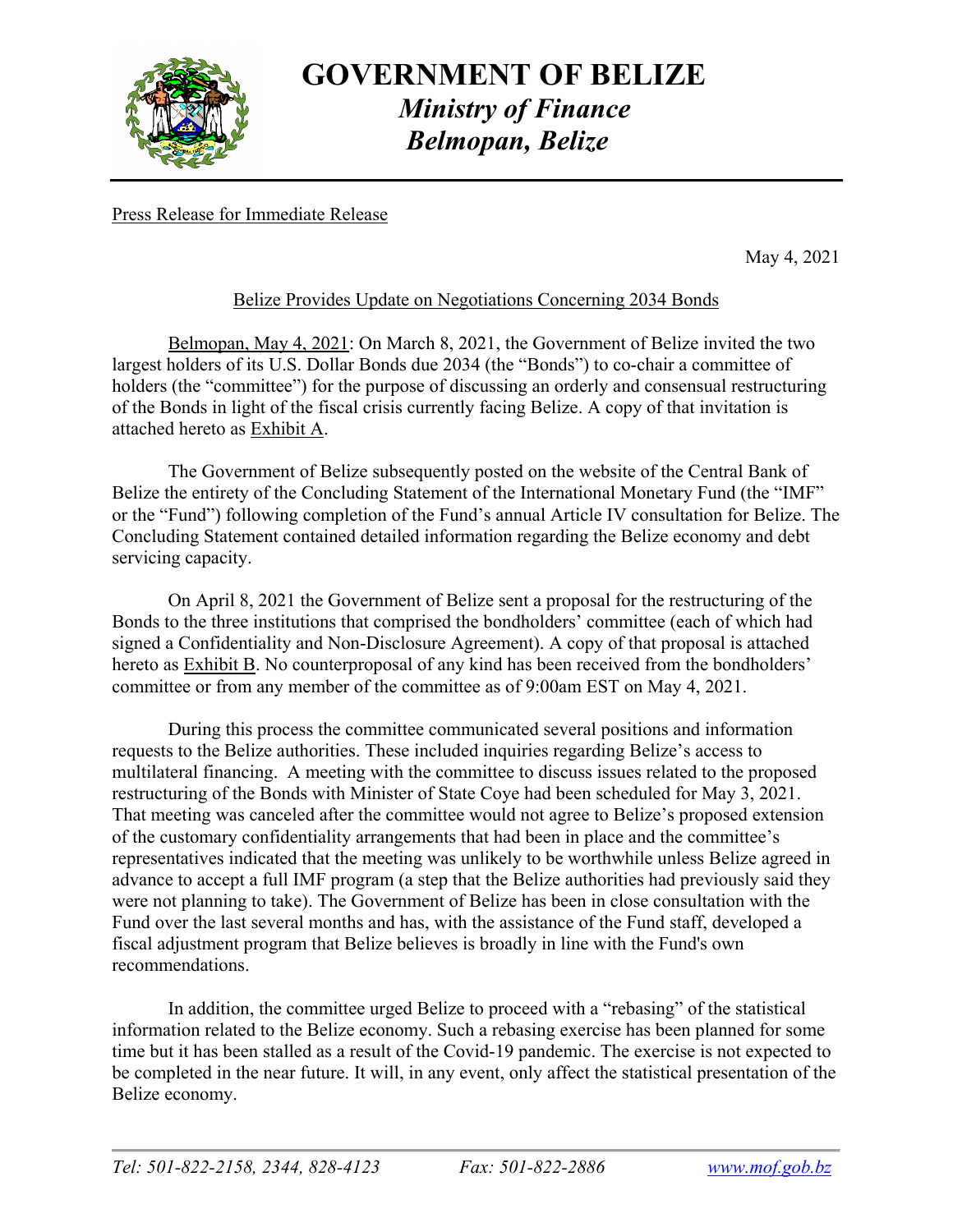Finally, the committee, through its legal counsel, asked whether Belize would consider contesting the legal validity of Belize's debt to Venezuela under the PetroCaribe program and notify the IMF of that position. Belize, as a responsible nation, has no intention of taking such an action.

 All holders of the Bonds are invited to submit their comments and recommendations on a restructuring of the Bonds to Financial Secretary Joseph Waight at Joseph. Waight@mof.gov.bz.

### **Important Notice**

 This press release is not an offer of securities for sale in the United States, and none of the Bonds has been or will be registered under the Securities Act or the securities laws of any other jurisdiction. Unless they are registered under the Securities Act, the Bonds may be offered only in transactions that are exempt from registration under the Securities Act. This press release does not constitute an offer of the Bonds for sale, or the solicitation of an offer to buy any securities, in any state or other jurisdiction in which any offer, solicitation or sale would be unlawful. This press release does not constitute, and may not be used in connection with, an offer or solicitation in any place where offers or solicitations are not permitted by law.

 This press release and any other documents and/or materials relating hereto is not being made and such documents and/or materials have not been approved by an authorized person for the purposes of section 21 of the Financial Services and Markets Act 2000. Accordingly, this press release is not being made and related documents and/or materials have not been distributed, and must not be passed on, to persons in the UK other than (i) persons falling within the definition of investment professionals (as defined in Article 19(5) of the Financial Services and Markets Act (Financial Promotion) Order 2005 (as amended, the "Order"), (ii) persons falling within Article 43(2) of the Order, including existing members and creditors of Belize, (iii) persons who are outside the UK, or (iv) any other persons to whom they may otherwise lawfully be made or distributed under the Order (all such persons described in (i) to (iv) above together being referred to as "Relevant Persons"). In the UK, any investment or investment activity to which this press release or any related documents and/or materials relate is available only to Relevant Persons and will be engaged in only with Relevant Persons. Any person in the UK who is not a Relevant Person should not act or rely on this press release or any related documents and/or materials or any of its or their contents.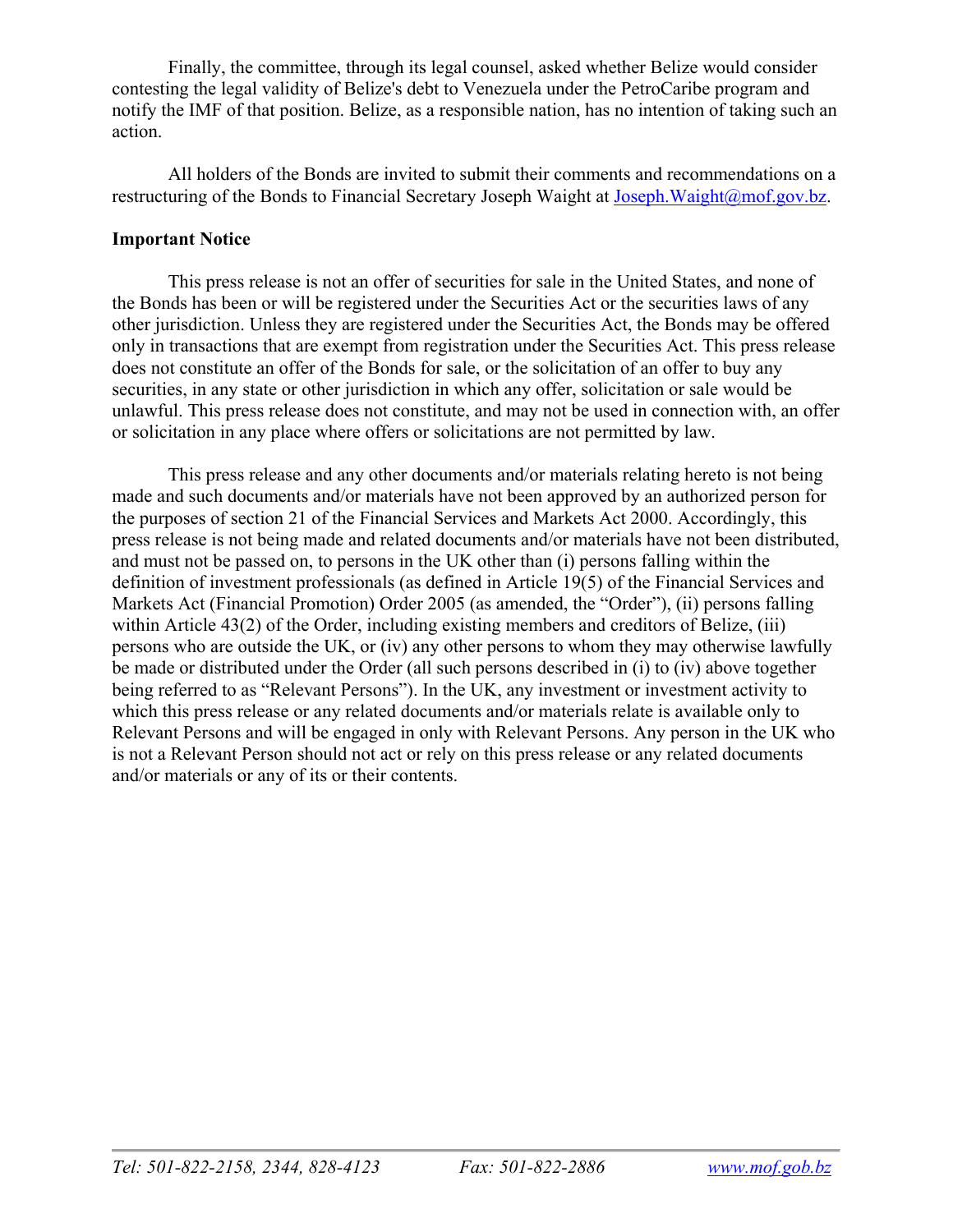### Exhibit A

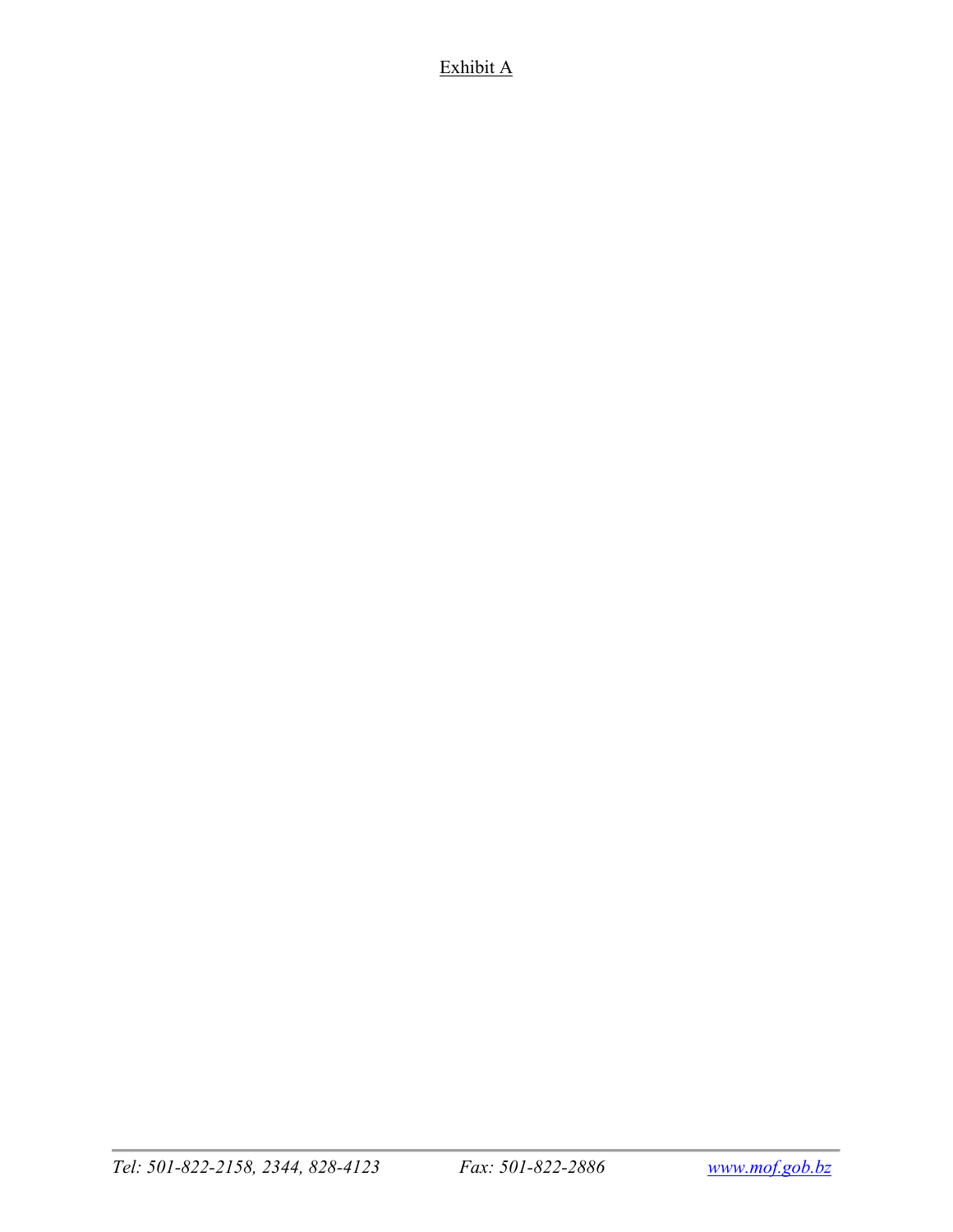

### **GOVERNMENT OF BELIZE Ministry of Finance** Belmopan, Belize

March 8, 2021

#### By Electronic Transmission

Dr. Carl Ross Partner Grantham Mayo Van Otterloo (carl.ross@gmo.com)

Mr. Kevin Daly **Investment Director** Aberdeen Standard Investments (kevin.daly@aberdeenstandard.com)

Dear Dr. Ross and Mr. Daly:

Re: Belize

I am writing on behalf of the Government of Belize to ask whether you - as representatives of firms holding two of the largest positions in Belize's U.S. Dollar Bonds due 2034 – would consent to serve as co-chairs of a bondholders' representative committee to discuss needed modifications to the terms of that security. Dr. Ross has been kind enough to serve in this role in prior restructurings of this security.

As I am sure you know, Belize's economy and financial position have been devastated by the Covid pandemic. To take just one indicator, our GDP contracted by 13.2% in 2020. An IMF Article IV mission is assessing our situation right now but the universal judgment appears to be that Belize's debt stock - which currently stands at 129.5 % of GDP - is unsustainable.

Belize is not, of course, a stranger to this process. As in the past, our intention is to seek a consensual resolution of our external debt problems in a fully transparent process. To this end, we believe that it will be useful to convene a committee comprised of holders of our only international bond - long ago dubbed the "Superbond". This is the committee for which we are requesting your participation as co-chair.

If this committee comprises holders representing a majority of the outstanding principal of the Superbond, Belize shall reimburse the Committee's reasonable expenses incurred in connection with this process. I wish to stress, however, that the financial resources available to the Government of Belize at this time are extremely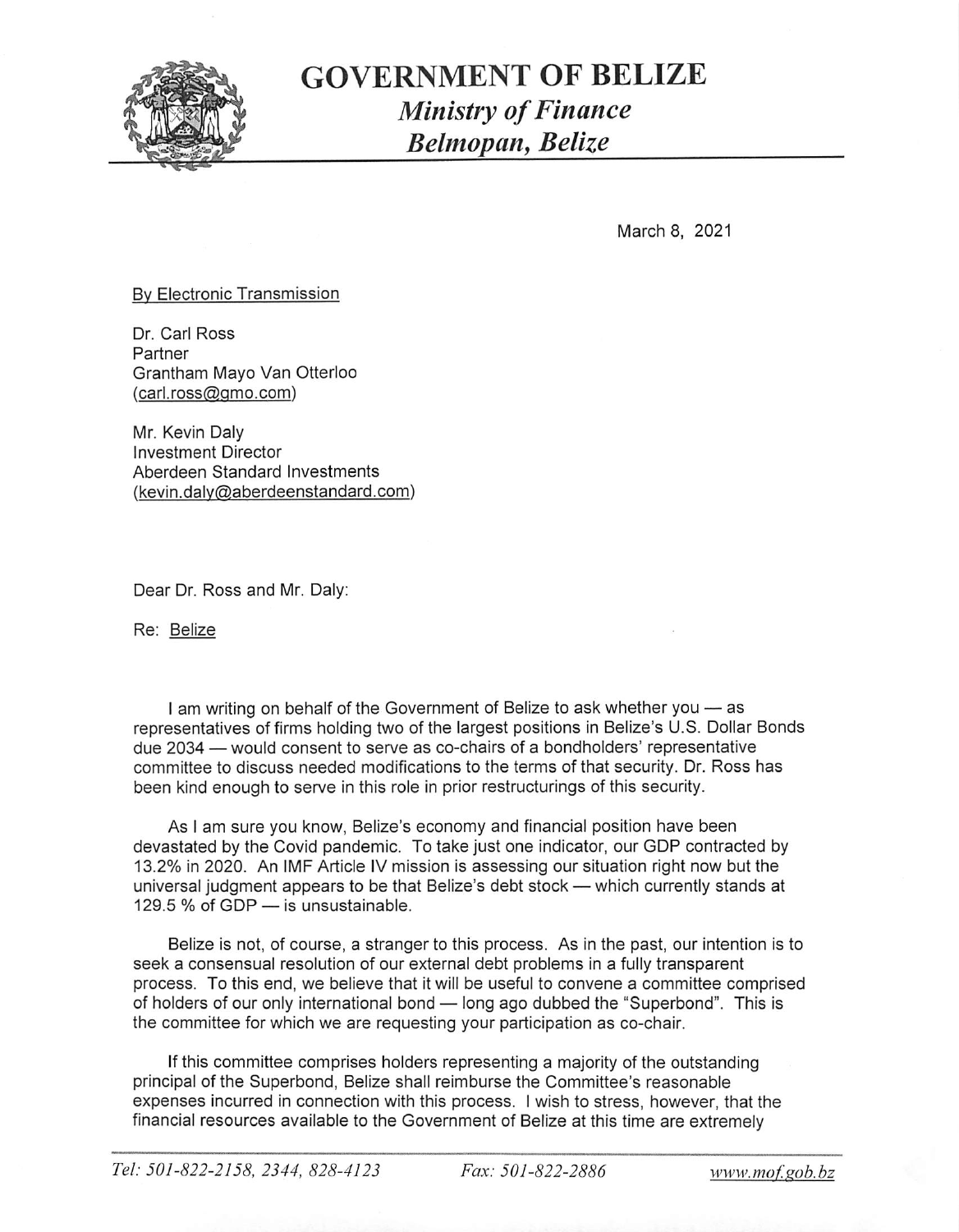limited. Accordingly, if reimbursement will be sought from the Government, the fees of any outside adviser to the committee must be charged solely on an "hours worked" basis (together with out-of-pocket expenses) at normal market rates for such services. Stated differently, the Government of Belize will not reimburse committee advisers' fees assessed as a basis point percentage of the aggregate amount of debt covered by the operation or or any form of "success fee" element. Reasonable fees and expenses of committee advisers shall be paid at closing of the transaction against presentation of reasonably detailed invoices and supporting documentation.

Our intention is to invite Superbond holders to participate in a briefing by Belize authorities about the current situation (conducted virtually) next week. If you are agreeable to serving as co-chair of a bondholders' committee, we would like to announce this to the bondholders participating in that briefing. Very shortly after this briefing session, and assuming appropriate NDAs are in place, we would expect to share with the committee the debt sustainability analyses that have been prepared by the IMF mission and by the Government of Belize. Our objective is to have a transaction substantially completed by the time of the next Superbond coupon payment on May 20. 2021.

of Finance Maritime R Very truly yours, Joseph Waight Beimopan, Belize **Financial Secretary** 

cc: Minister C. Coye Ambassador M. Espat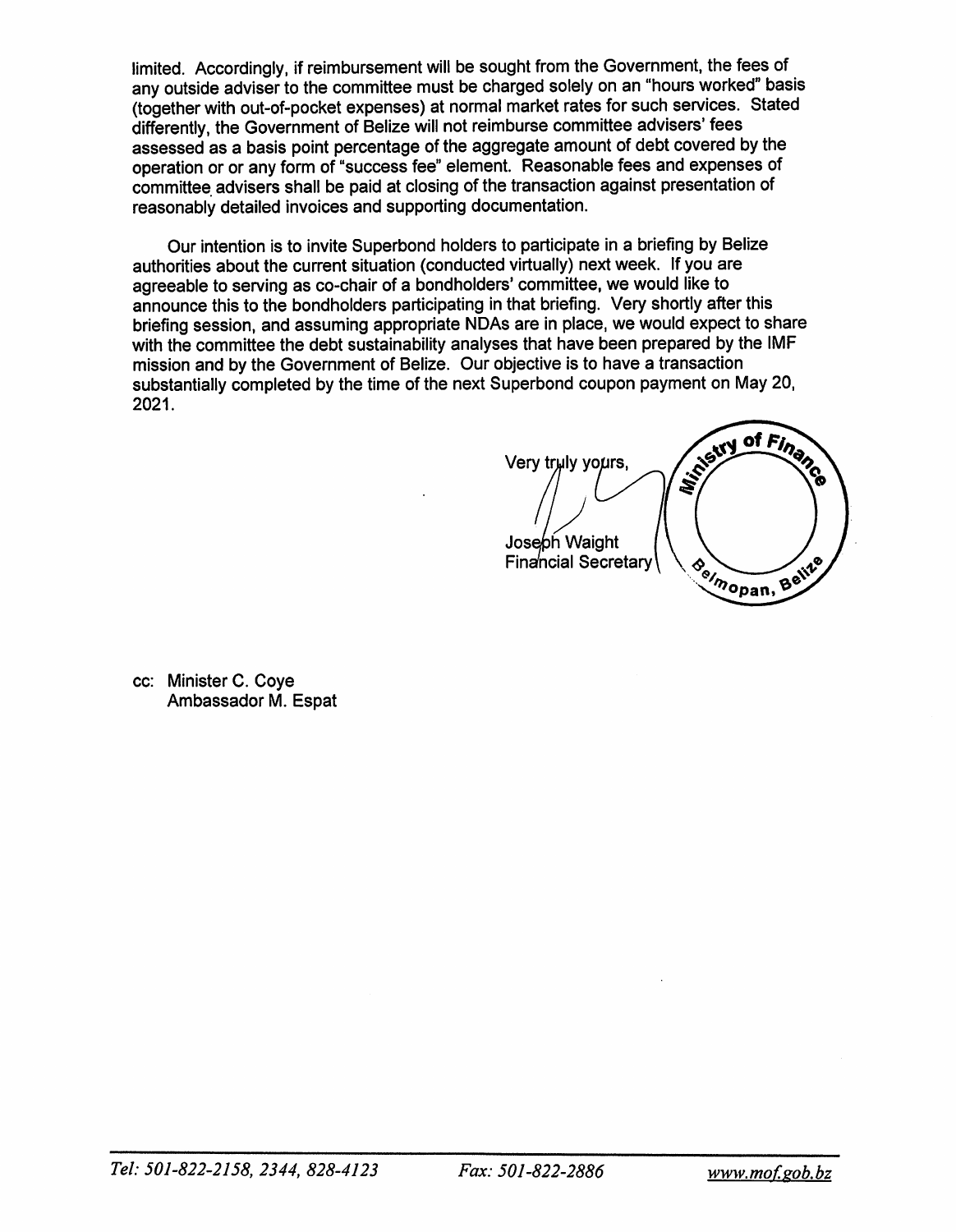### Exhibit B

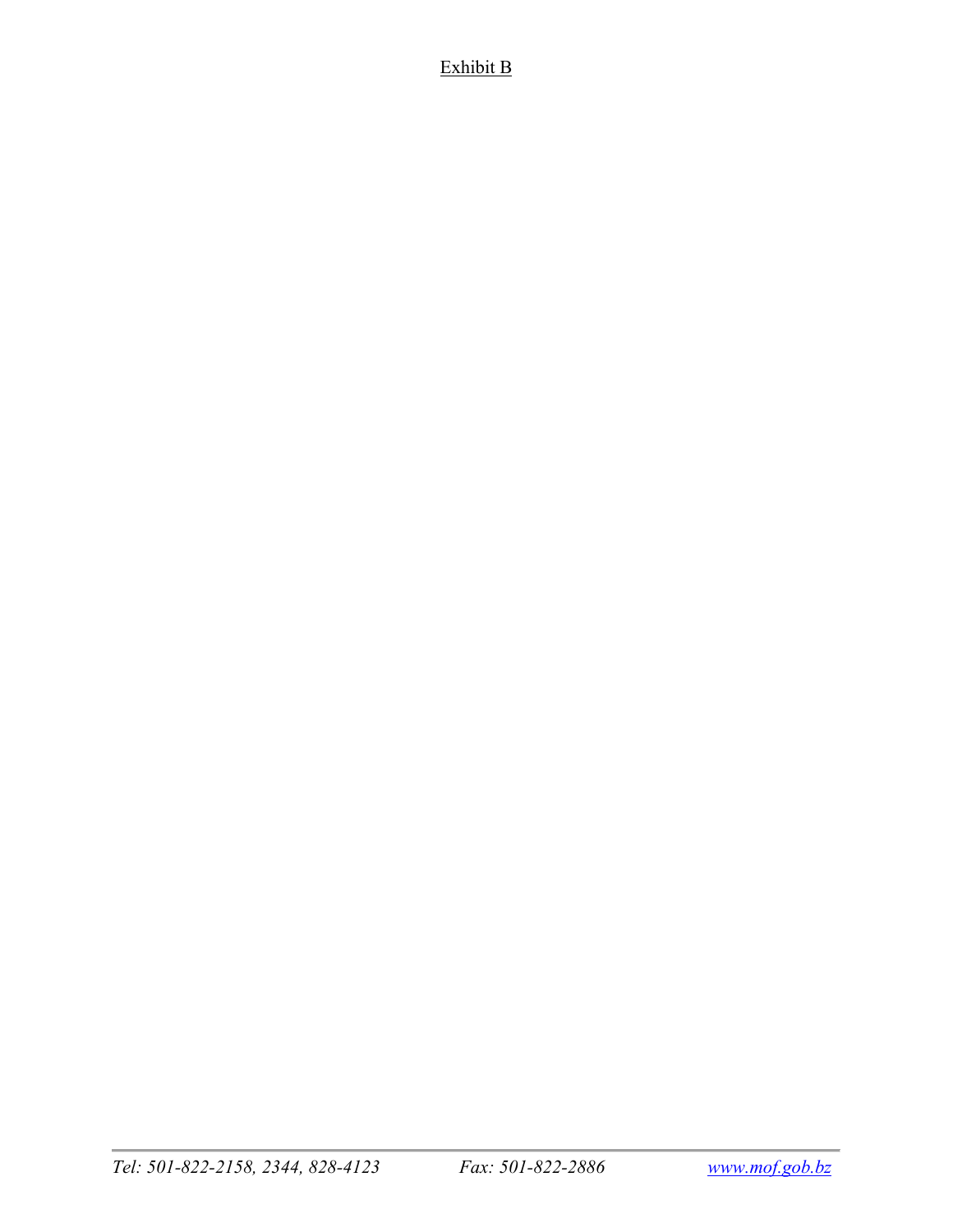

# **Government of Belize**

Proposals to Amend the Terms of the 2034 Superbond

**April 2021 Strictly private and confidential**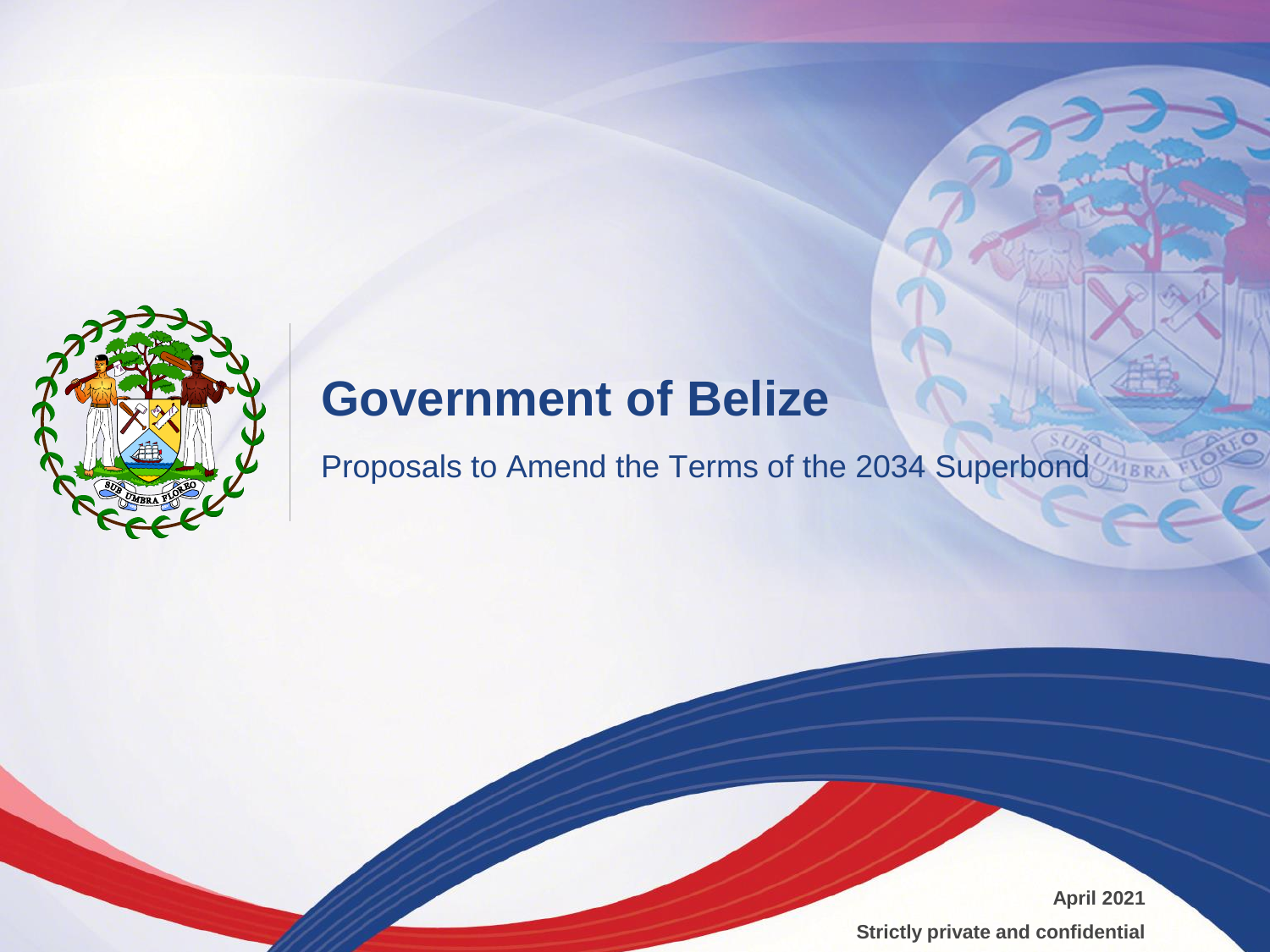### Disclaimer

While the Government of Belize has used all reasonable efforts to ensure that the factual information contained herein is correct, accurate and complete in all material respects at the date of publication, no representation or warranty is made (express or implied) as to the reliability, accuracy or completeness of such information and no reliance should be placed on such information. In addition, certain historical information set forth herein is preliminary in nature or based on government estimates, and may be subject to substantial change.

This presentation includes forward-looking statements. You are cautioned not to place any reliance on forward-looking statements. All statements other than statements of historical fact included in this presentation, including, without limitation, those regarding (i) implementation of the government's fiscal policies, (ii) provision of financing from the official sector, and (iii) Belize's future macroeconomic performance, are forwardlooking statements. These forward-looking statements involve known and unknown risks, uncertainties and other factors, which may cause actual results, performance or outcomes to be materially different from those expressed or implied by these forward-looking statements. These forwardlooking statements are based on numerous assumptions regarding the present and future political, economic, financial and international situation of Belize, all of which assumptions are subject to significant uncertainty and change.

The presentation does not constitute or form part of, and should not be construed as, an offer to sell or issue, or the solicitation of an offer to purchase, subscribe to or acquire any securities issued by the Government of Belize or any entities controlled by the Government of Belize.

This presentation has been prepared for information purposes only and no recipient of this presentation should make any investment decision with respect to any securities, loans or any other financial instrument on the basis of information contained herein.

The Government of Belize reserves any rights it may have in connection with any of its debt obligations and nothing contained in this presentation shall be construed as waiver or amendment of such rights.

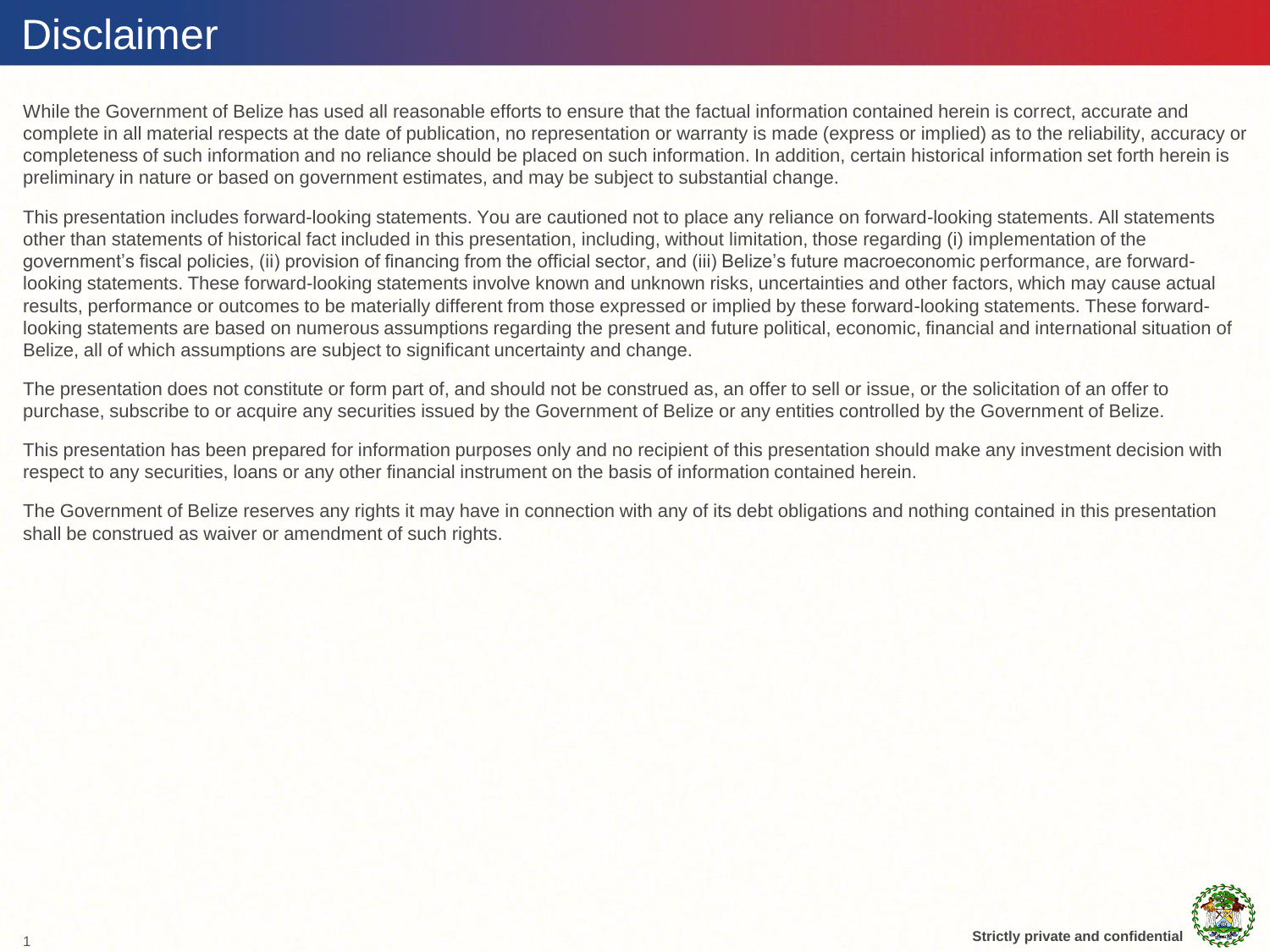## Proposed Structural Amendments to the Superbond

The following table contains only the primary financial terms of the current Superbond and Belize's proposed amendment Superbond. Appropriate covenants and ancillary matters to be discussed.

|                                         | <b>Current Superbond Structure</b>                     | <b>Proposed Superbond Structure</b>                                               |  |  |
|-----------------------------------------|--------------------------------------------------------|-----------------------------------------------------------------------------------|--|--|
| <b>Maturity Date:</b>                   | 20-Feb-2034                                            | May 2041                                                                          |  |  |
| <b>Weighted</b><br><b>Average Life:</b> | 10.8 years                                             | 15.3 years                                                                        |  |  |
| <b>Principal Amount:</b>                | US\$556,498,910                                        | US\$389,549,236<br>(30% Haircut)                                                  |  |  |
| <b>Coupon:</b>                          | 4.9375% per year<br>(Quarterly Payments)               | Year 1: 0.500%<br>Year 2: 1.000%<br>Thereafter: 4.9375%<br>(Semi-Annual Payments) |  |  |
| <b>Amortization:</b>                    | 5 equal annual installments starting on<br>20-Feb-2030 | 20 equal semi-annual installments starting on<br>20-Nov-31                        |  |  |

#### **Annual Debt Service of Current Superbond vs. Proposed Structure** US\$ Million



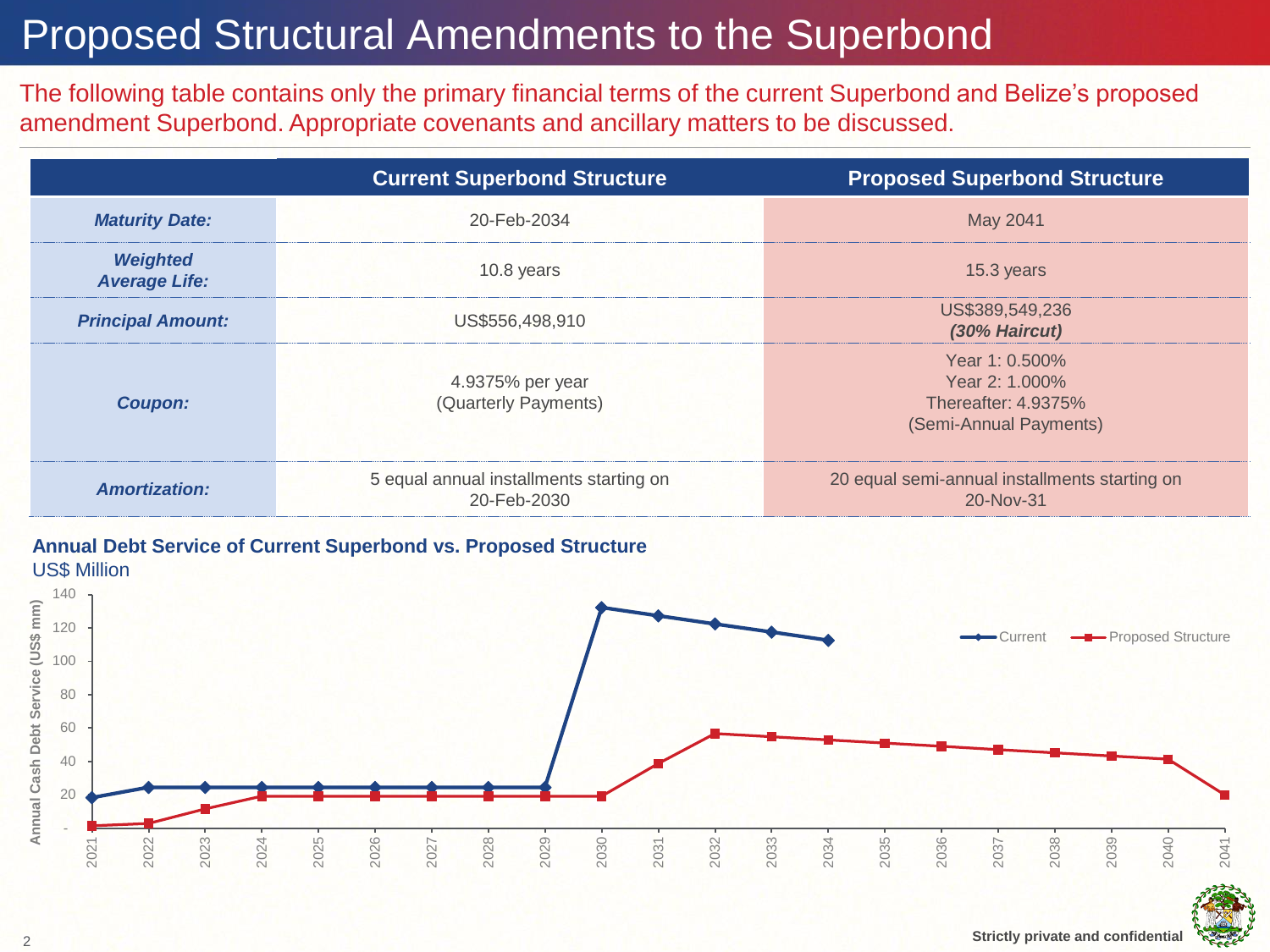## Corresponding Impact on Payment Capacity

| <b>BZ\$ Million</b>                | 2020    | 2021f   | 2022f       | 2023f   | 2024f   | 2025f          |
|------------------------------------|---------|---------|-------------|---------|---------|----------------|
| <b>Primary Balance</b>             | (275.4) | (108.8) | (4.5)       | 51.3    | 67.5    | 93.6           |
| Primary Balance as % of GDP        | (8.3)   | (3.2)   | (0.1)       | 1.3     | 1.6     | 2.1            |
| <b>Interest Payments</b>           | 97.6    | 80.1    | 99.3        | 115.3   | 132.6   | 134.1          |
| Superbond                          | 26.0    | 2.9     | 5.8         | 23.1    | 38.5    | 38.5           |
| Other                              | 71.6    | 77.2    | 93.4        | 92.2    | 94.2    | 95.6           |
| <b>External Principal Payments</b> | 88      | 122.8   | 135.0       | 153.1   | 156.1   | 167.4          |
| <b>Super Bond</b>                  | 0       | 0       | $\mathbf 0$ | 0       | 0       | $\overline{0}$ |
| <b>Gross Funding Need+</b>         | (460.7) | (311.7) | (238.8)     | (217.1) | (221.2) | (207.9)        |
| Gross Funding Need as % of GDP     | (13.9)  | (9.1)   | (6.5)       | (5.5)   | (5.3)   | (4.7)          |
| <b>External Disbursements</b>      | 275.5   | 260.2   | 168.0       | 101.9   | 78.8    | 29.3           |
| <b>Domestic Disbursements</b>      | 192.9   | 89.7    | 62.8        | 69.1    | 68.5    | 69.6           |
| <b>Funding Gap</b>                 |         | 38.3    | (8.0)       | (46.1)  | (73.9)  | (108.9)        |
| Government Debt                    | 4,155.5 | 4,052.6 | 4,188.3     | 4,271.1 | 4,369.8 | 4,312.6        |
| Government Debt as % of GDP        | 125.8   | 117.7   | 114.1       | 108.6   | 104.1   | 96.9           |

### **Significant relief in debt service in the short term**



#### % of Government Revenue (excl. Domestic Principal)

### **Meaningful impact on debt trajectory with the proposed structure**

Public Debt as % of GDP